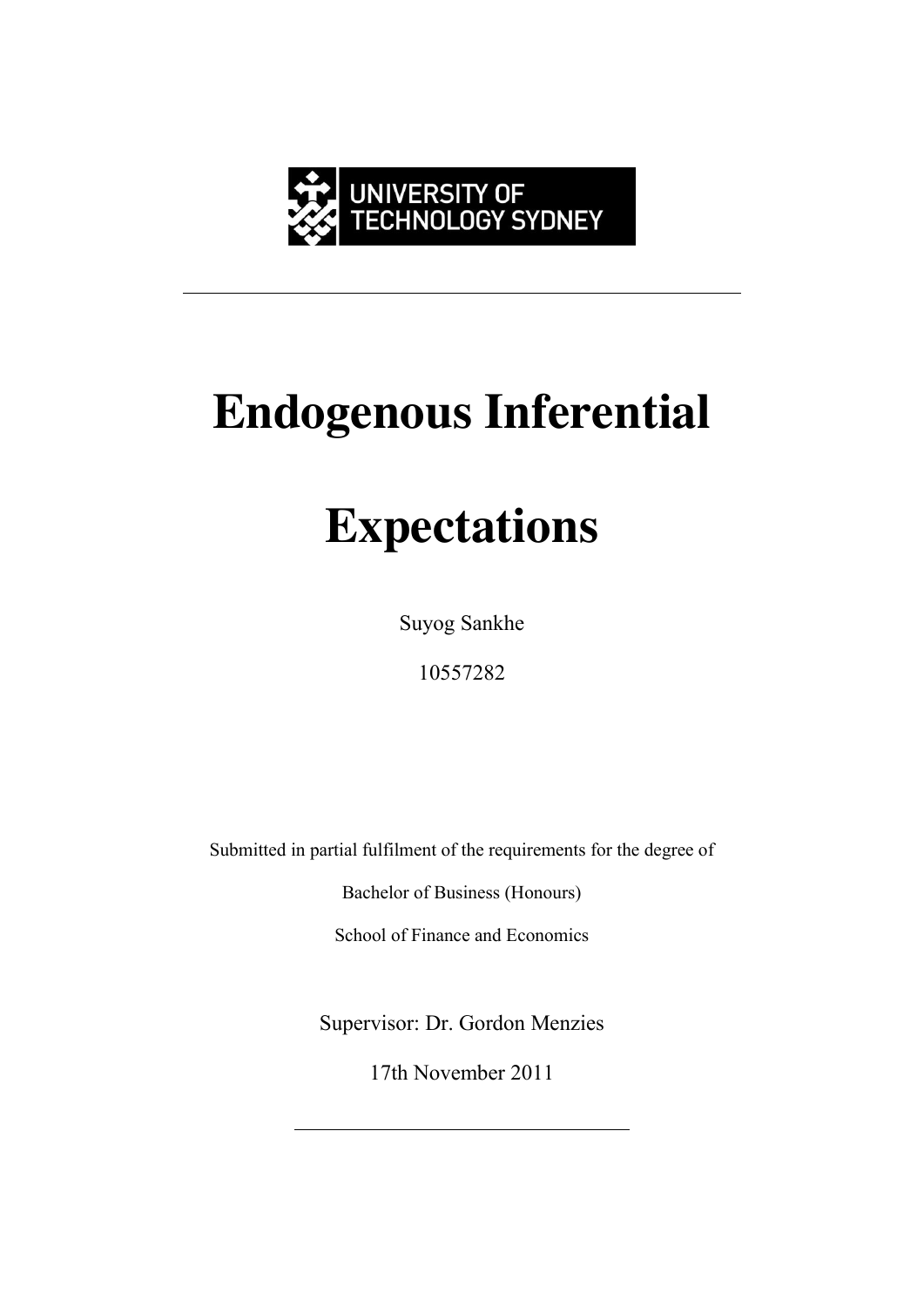### **Certificate of Authorship**

<span id="page-1-0"></span>I certify that this thesis has not already been submitted for any degree and is not being submitted as part of candidature for any other degree.

I also certify that this thesis has been written by me and that any help that I have received in preparing this thesis, and all sources used, have been acknowledged within this thesis.

Suyog Sankhe

17th November 2011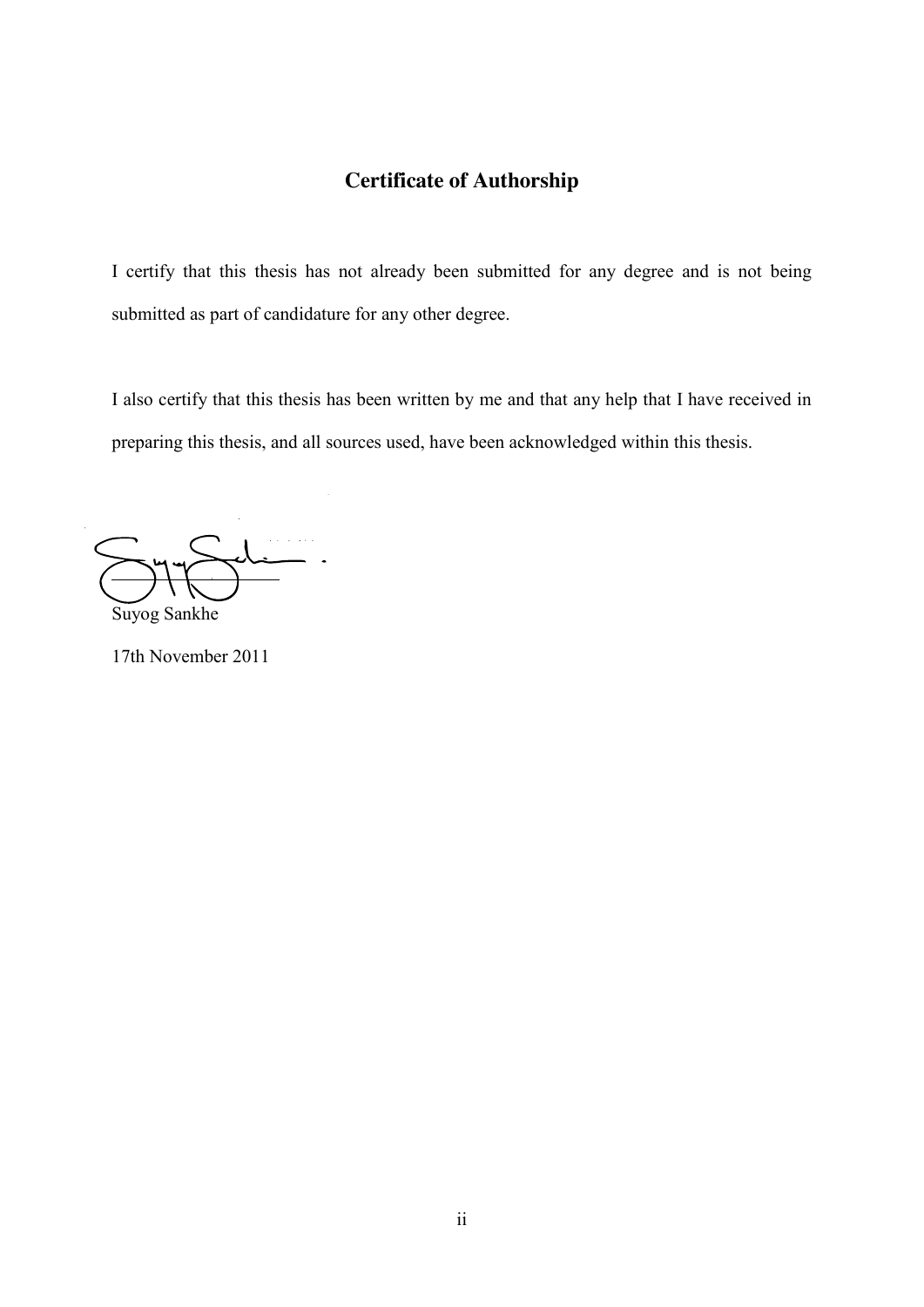#### **Acknowledgements**

<span id="page-2-0"></span>It is an enormous privilege to thank those who contributed to this thesis; primarily my supervisor, Dr. Gordon Menzies, whose knowledge, counsel and time was fundamental to its successful completion. Above all, I wish to thank Gordon for his enthusiasm and generosity as a mentor.

I am appreciative of the suggestions provided to me by Associate Professor David Goldbaum, Professor Susan Thorp and Professor Ron Bird; all which helped enrich this final product. I am grateful toward my fellow honours students for the camaraderie and banter that made this year memorable. For their unconditional support, I am indebted to my family and friends.

Finally, I would like to express my gratitude to the academic staff at the University of Technology, Sydney and the State University of New York at New Paltz, who have made my undergraduate years intellectually stimulating and immensely rewarding.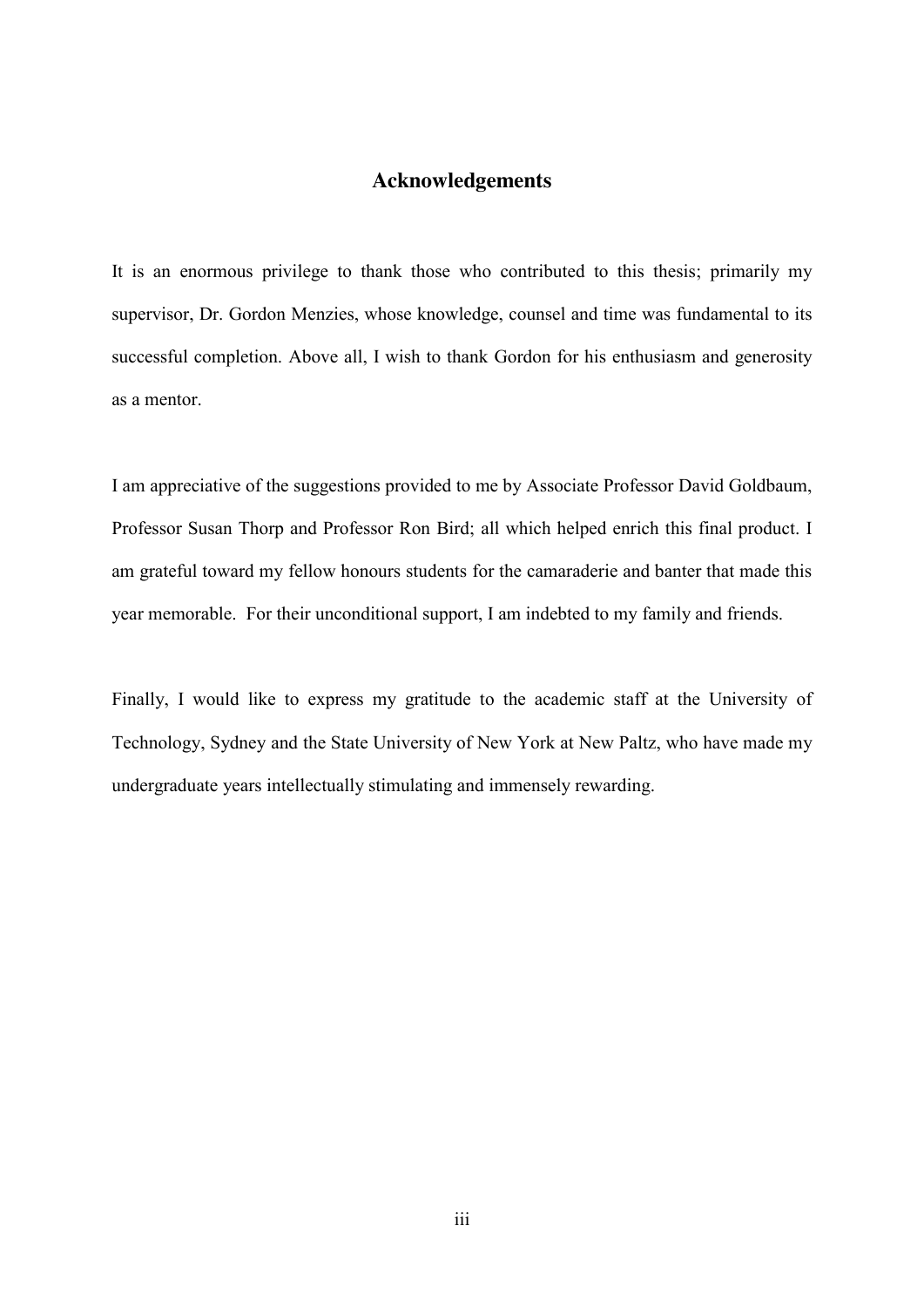#### **Abstract**

<span id="page-3-0"></span>Previous research on inferential expectations (IE) (Menzies and Zizzo, 2009) has only considered a test statistic that is exogenous, based on time. This thesis examines the theory of IE for a test statistic that is endogenously determined, and incorporates IE into the standard cobweb model. Three applications are developed; an IE cobweb model nested in adaptive expectations, IE employed to estimate the value of a new parameter, and an IE model which generalises econometric learning. Under the latter, it is shown that belief conservatism results in greater forecast errors, even in a model where equilibrium outcomes are dependent on expectations.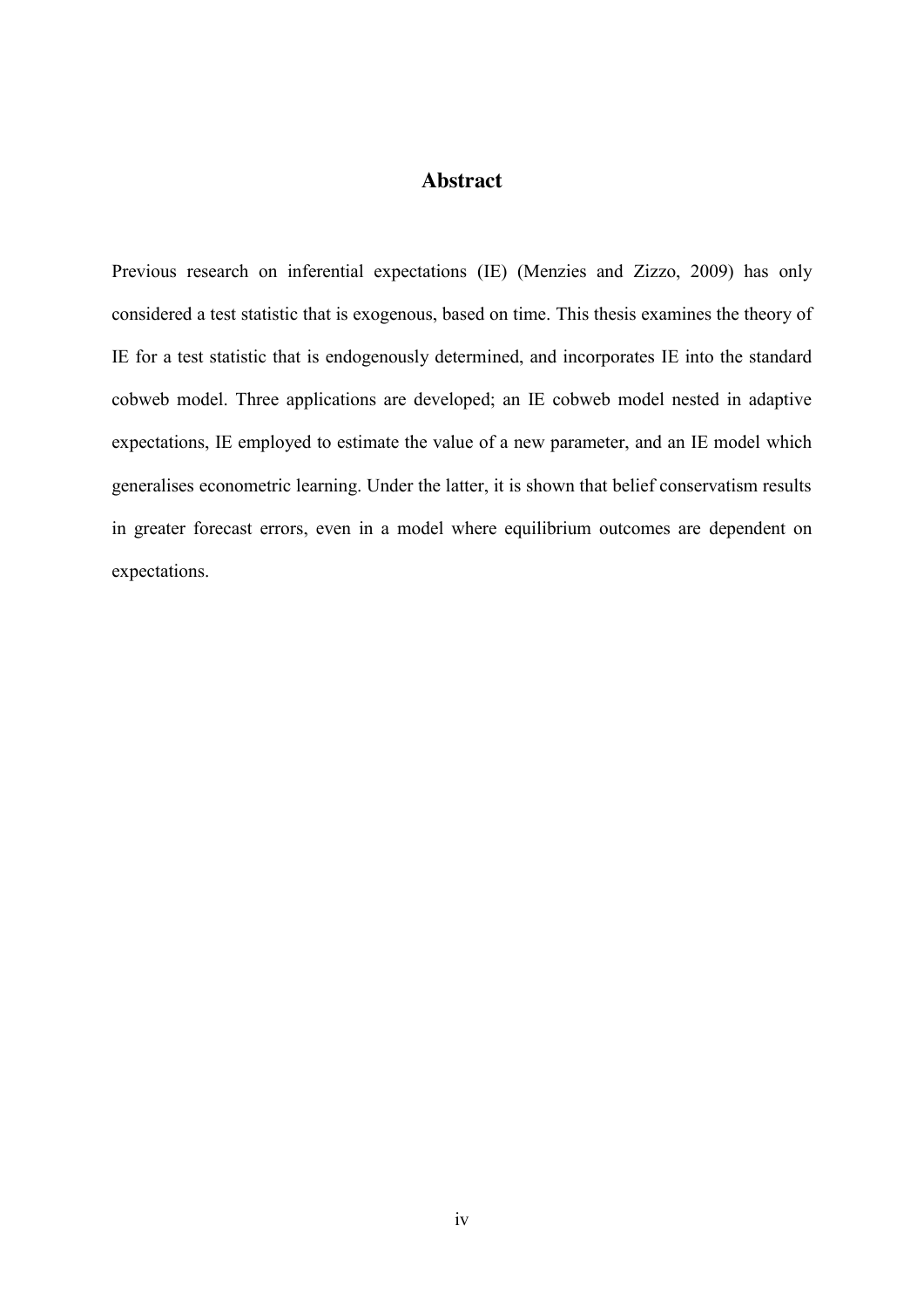### **Contents**

| 1.  |     |
|-----|-----|
| 2.  |     |
| 2.1 |     |
| 2.2 |     |
| 3.  |     |
| 3.1 |     |
| 3.2 |     |
| 4.  |     |
| 4.1 |     |
| 4.2 |     |
| 4.3 |     |
| 4.4 | .19 |
| 4.5 | .20 |
| 5.  |     |